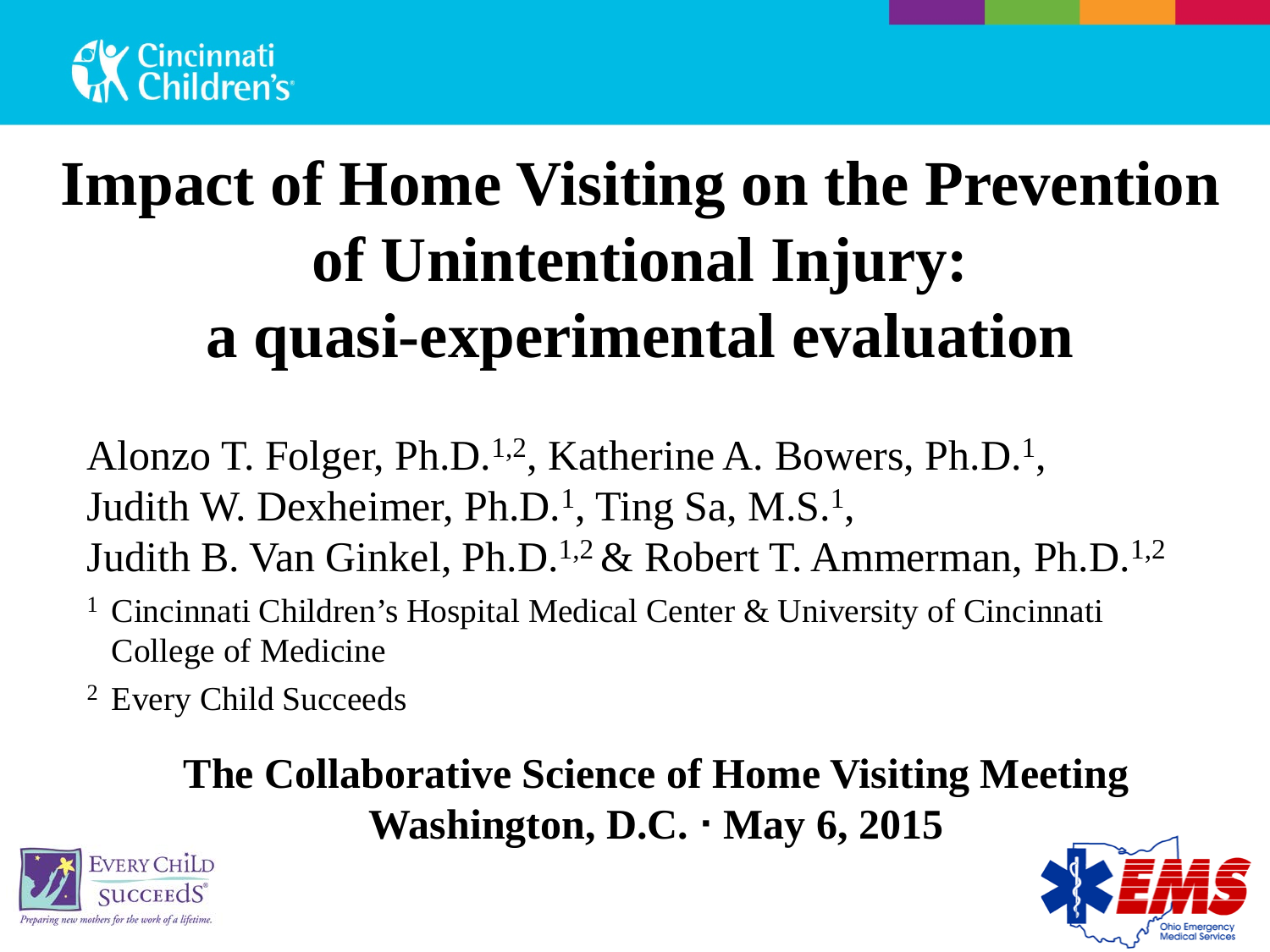## **Injury Risk**

- Unintentional injury (UI) the leading cause of death 1-19 years of age;11-12% of children 0-5 years of age have at least one medically-attended UI
- Home environment is the most common location of UI and children from disadvantaged families have the highest risk

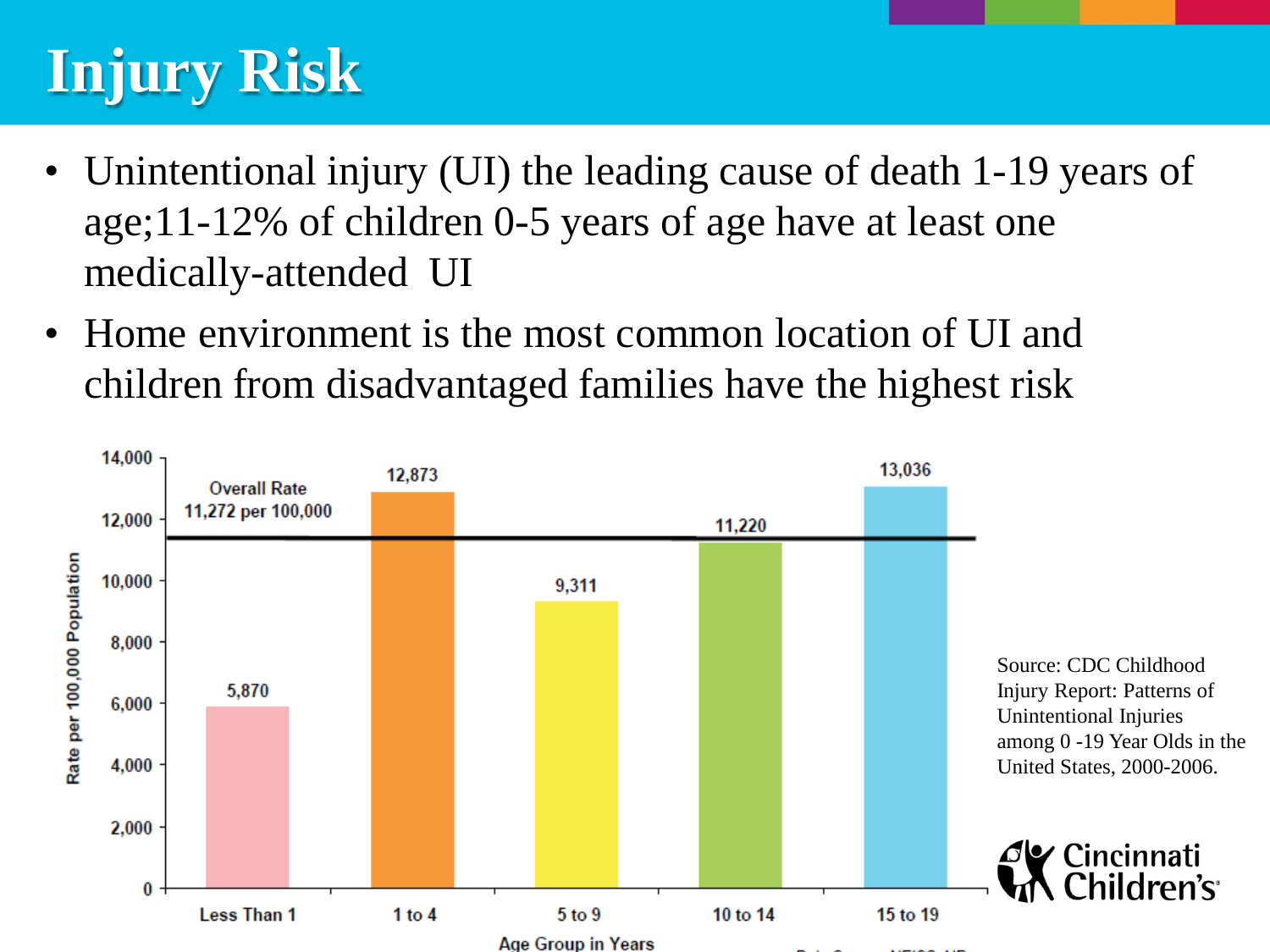### **Home Visiting and Injury Prevention**

- Engagement during a window of high risk for UI
- Engagement with high risk families
- Targeted education in the home environment
- Routine surveillance or assessment and mitigation of safety hazards in the home
- *Impact?* mixed findings in the home visiting research: no effect; effects indicating lower and higher risks for UI

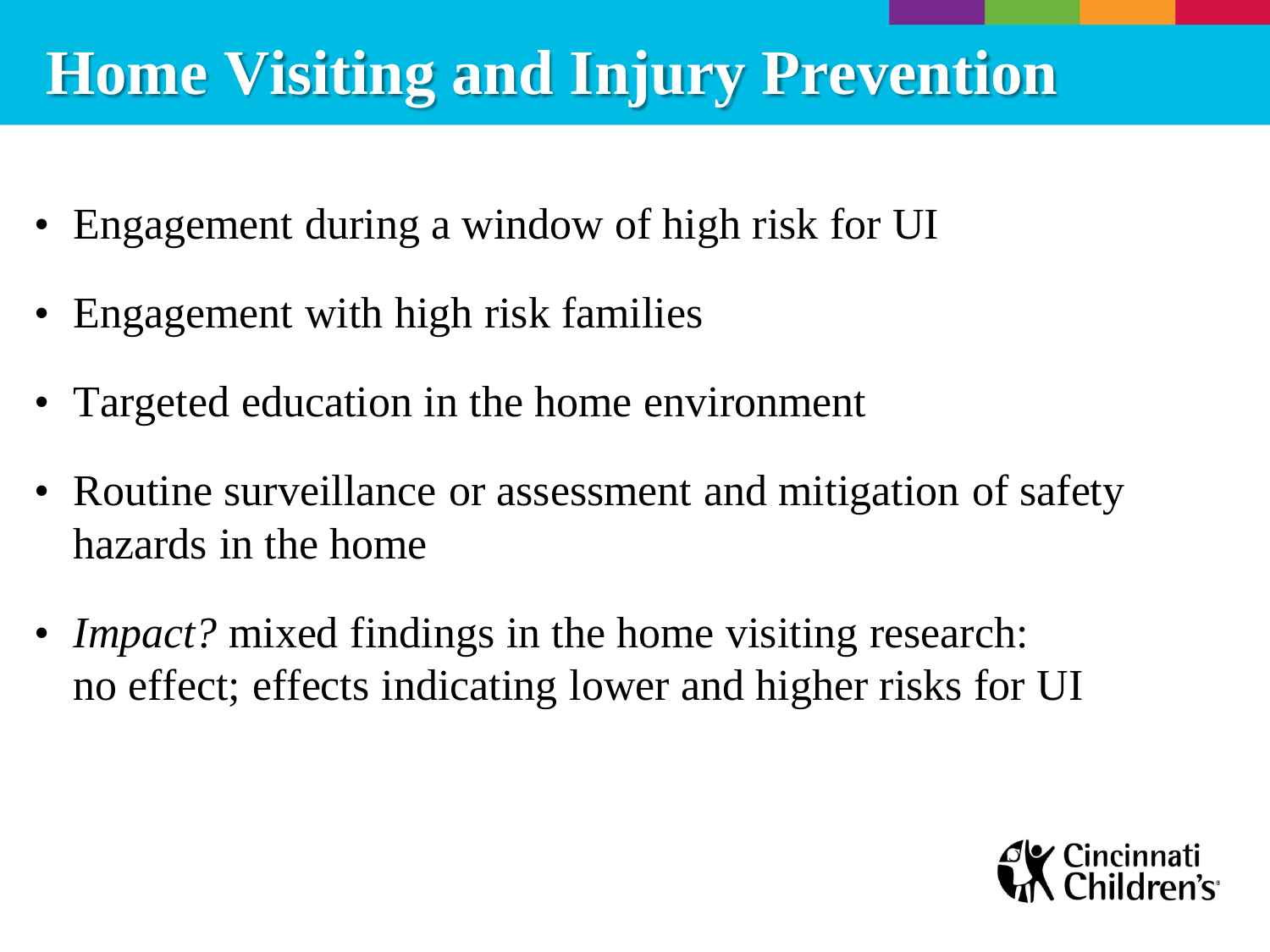## **Study Purpose and Context**

- *Purpose*: evaluate the impact of a regional home visiting program on the prevention of UI during early childhood
- *Home Visiting Program:* Every Child Succeeds
	- 1999-current
	- Southwest Ohio and Northern Kentucky
	- 9 HFA sites and 1 NFP site
	- Average of 1,500 new families per year; >22,500 since inception
- *Funding*: grant from the Ohio Department of Public Safety (OPDS EMFTS Research Grant P3 , July 2014-2015)

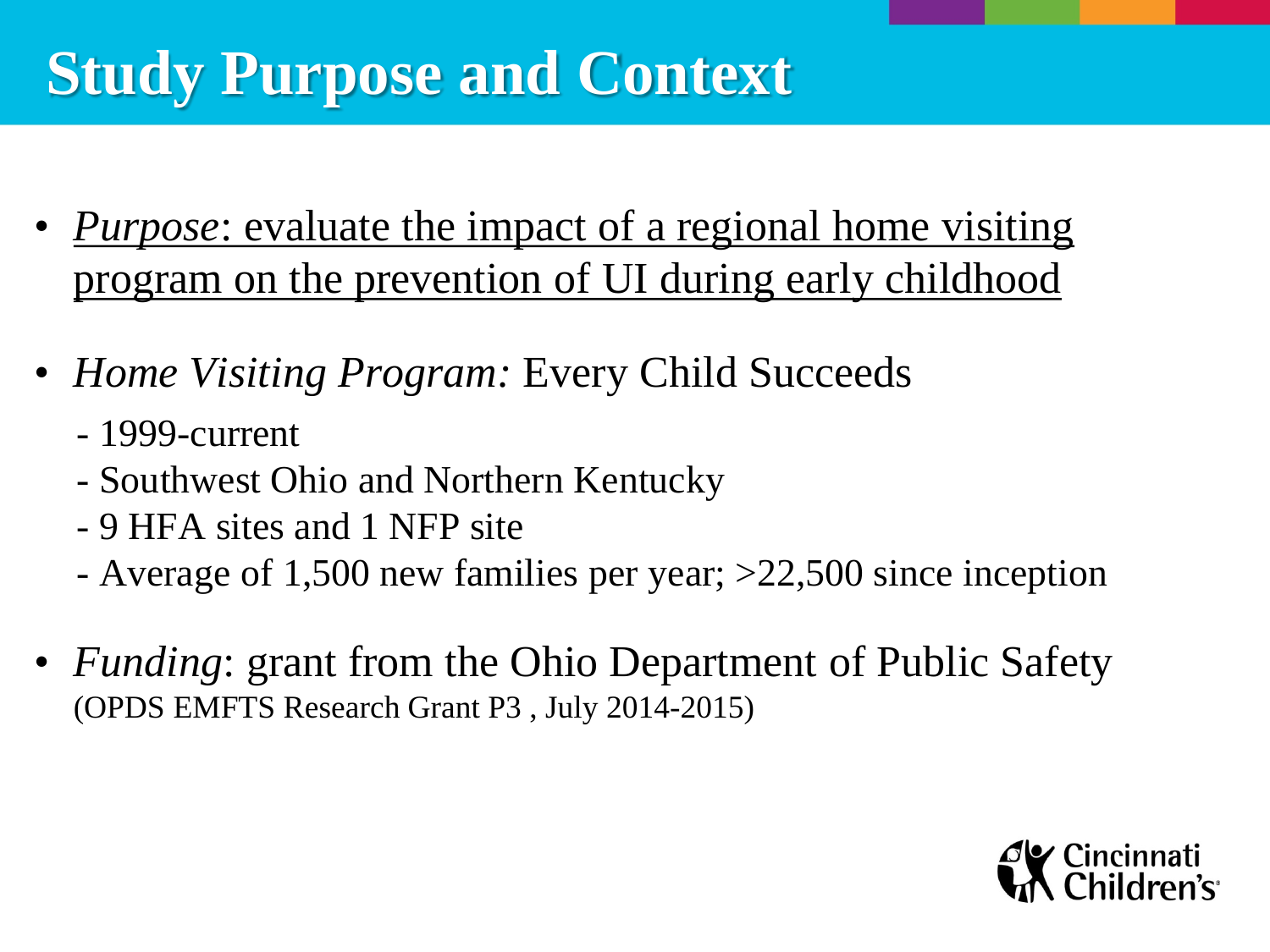### **Methods**

- Matched retrospective cohort study
- *Data linkages*: Home Visiting ∩ Eligible Birth Records (2006-2013) ∩ Hamilton County Injury Surveillance System
- *Study groups*: Birth comparison group matched to HV group by birth year and propensity score using the nearest neighbor algorithm
	- *ρ(x)=Pr(HV=1| X)*, where HV=1 is HV participation and X=vector of baseline characteristics to jointly handle confounders
- *Outcomes*: injuries that caused an emergency department visit, hospitalization or death; primary ICD-9-CM: 800-995
- *Survival analyses*: time to injury (0-2 years, 0-3 years, 3-5 years) & censoring at death

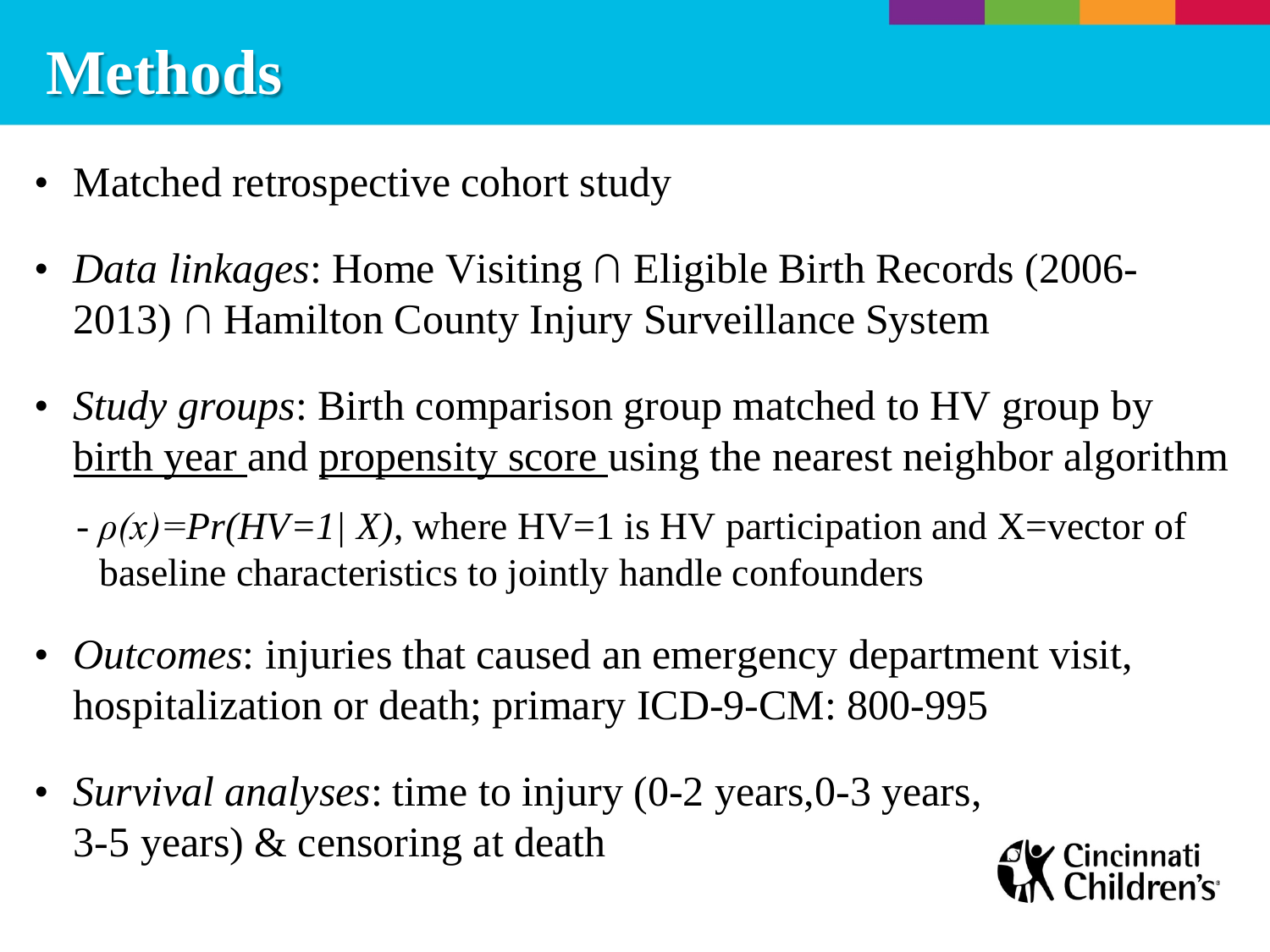## **Study population**



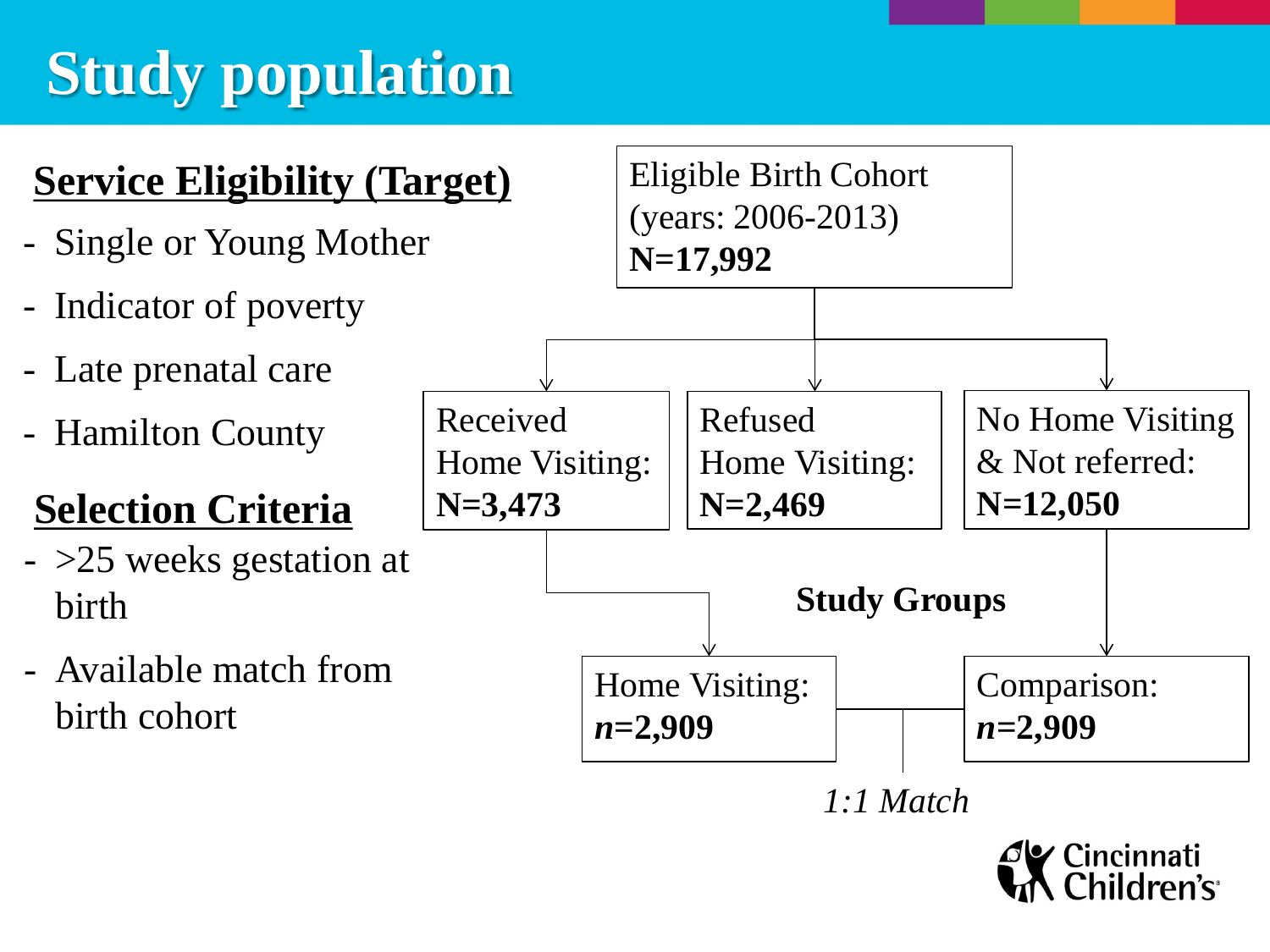### **Balance Diagnostics**



#### **Absolute Standardized Difference**

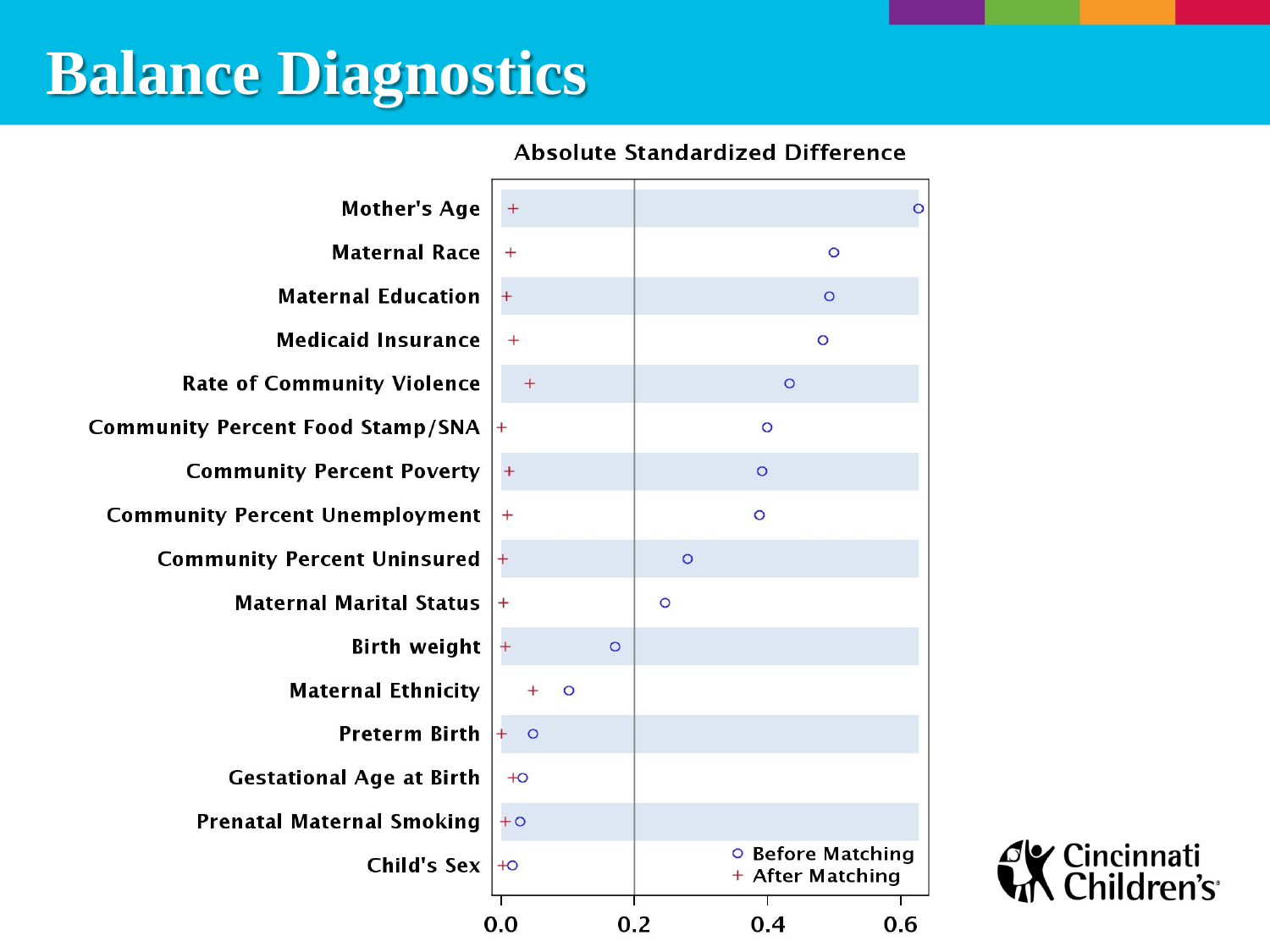Injury rates and hazard ratios (*HR*) for home visiting group, stratified by encounter type, age of child, and home visiting exposure

| <b>Post-natal Home Visits</b>              |           |                       |                  |           |                       |                  |
|--------------------------------------------|-----------|-----------------------|------------------|-----------|-----------------------|------------------|
|                                            | 0-2 Years |                       |                  | 0-3 Years |                       |                  |
|                                            | Injury%   | $HR(95\% \text{ CI})$ | $\boldsymbol{p}$ | Injury%   | $HR(95\% \text{ CI})$ | $\boldsymbol{p}$ |
| <b>All Encounters</b>                      | 18.5      | 1.17(1.01, 1.35)      | 0.03             | 27.2      | 1.15(1.00, 1.31)      | < 0.05           |
| <b>ED</b> Visits                           | 18.0      | 1.17(1.01, 1.36)      | 0.04             | 26.6      | 1.15(1.00, 1.31)      | < 0.05           |
| Hospitalizations 0.67                      |           | 1.02(0.50, 2.08)      | 0.95             | 0.95      | 1.05(0.54, 2.00)      | 0.90             |
| <b>Prenatal and Post-natal Home Visits</b> |           |                       |                  |           |                       |                  |
|                                            |           | 0-2 Years             |                  |           | 0-3 Years             |                  |
|                                            | Injury%   | HR (95% CI)           | $\boldsymbol{p}$ | Injury%   | <i>HR</i> (95% CI)    | $\boldsymbol{p}$ |
| <b>All Encounters</b>                      | 19.8      | 1.30(1.06, 1.59)      | 0.01             | 29.3      | 1.20(0.99, 1.45)      | 0.05             |
| <b>ED</b> Visits                           | 19.4      | 1.29(1.05, 1.59)      | 0.01             | 28.4      | 1.21(0.99, 1.46)      | 0.05             |
| Hospitalizations 0.60                      |           | 1.87(0.50, 6.95)      | 0.35             | 1.26      | 1.51(0.61, 3.74)      | 0.37             |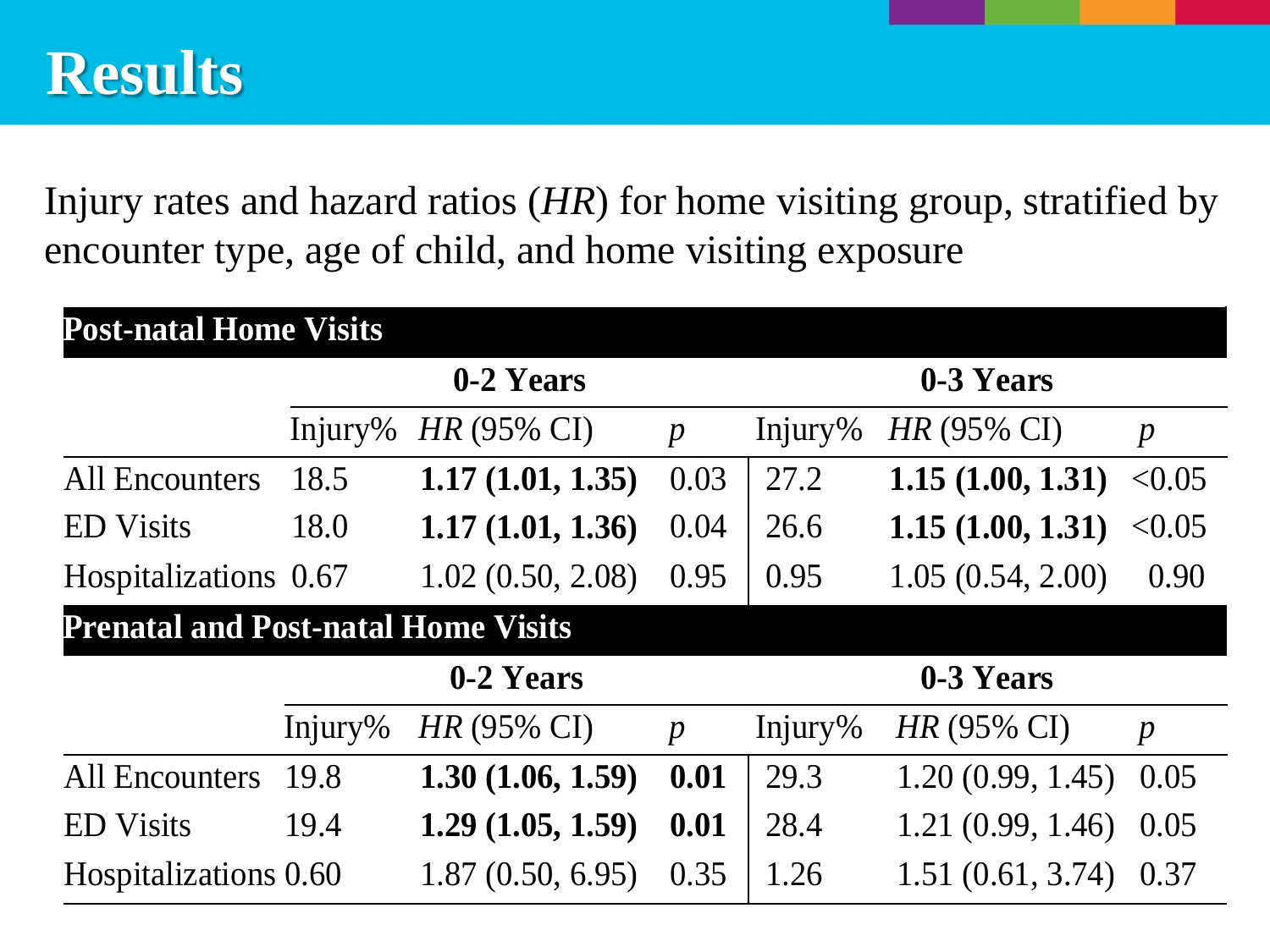### **Results: Mechanism of Injury**

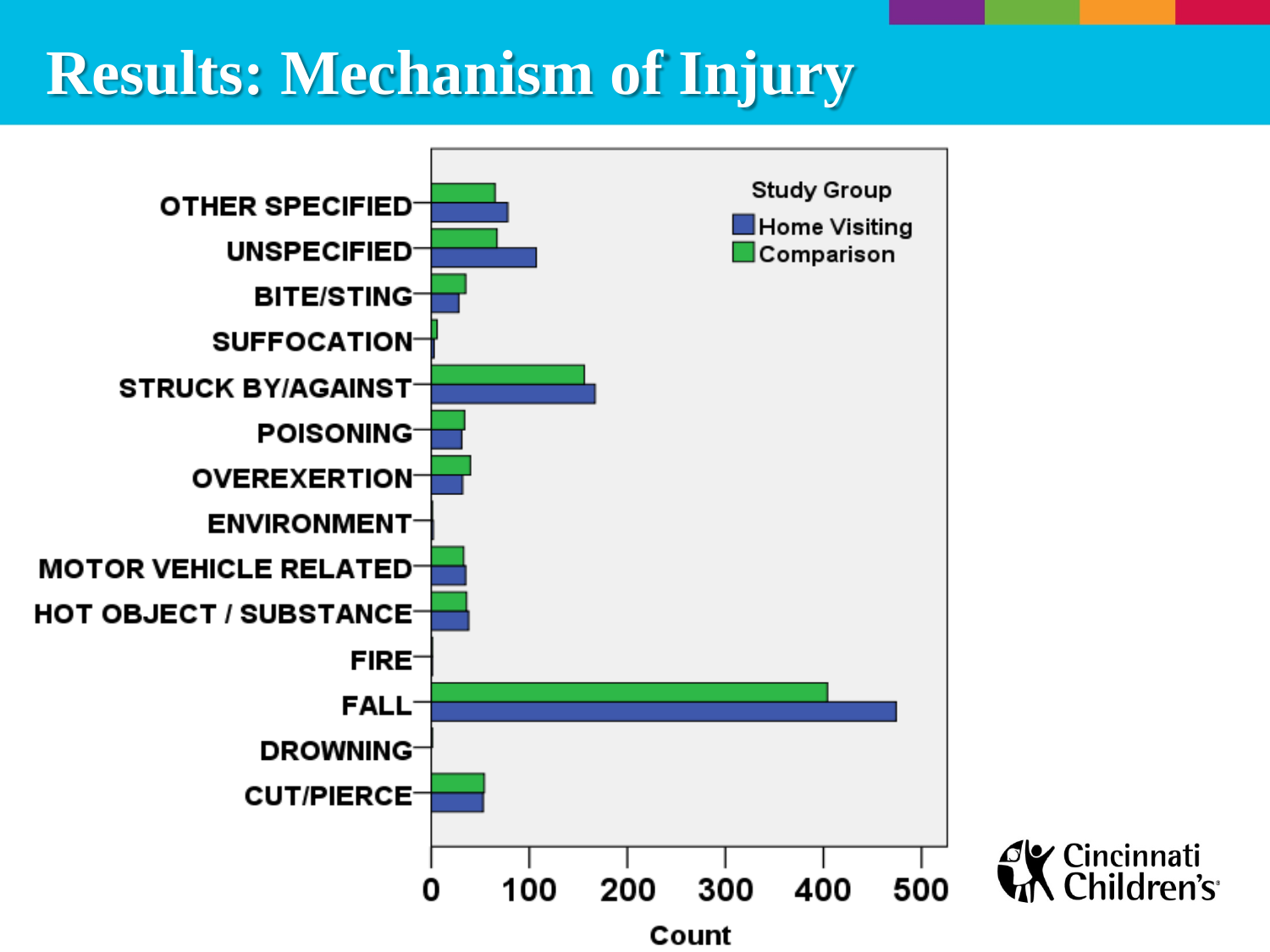### **Results: Nature of Injury**

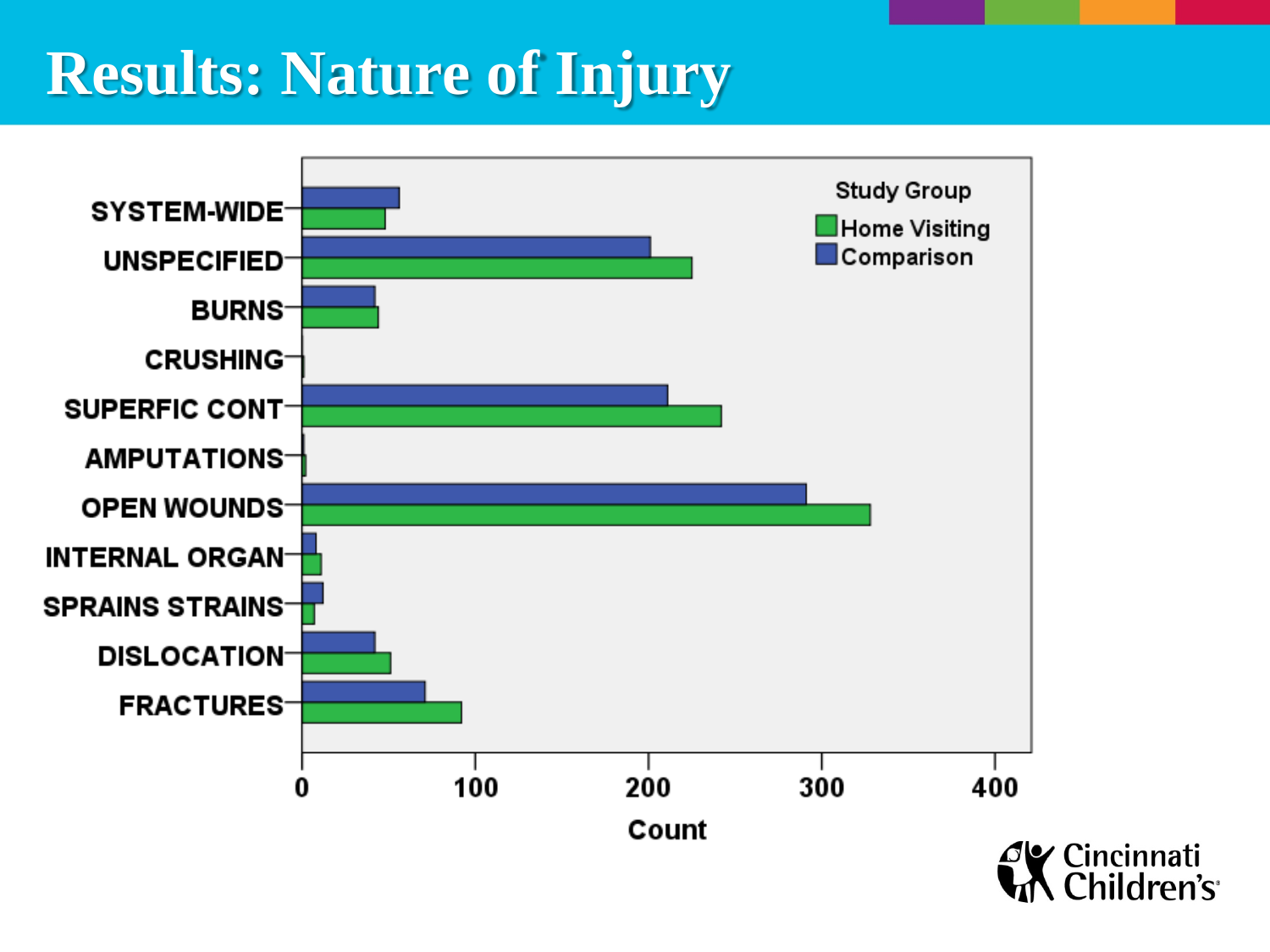### **Conclusions**

- Participants in the home visiting program were significantly more likely to have a medically-attended injury (namely, emergency department visits)
- Excess injuries attributed largely to *falls*, *struck-by against (contact injuries)*, *open wounds, superficial trauma, fractures*, and those with *unspecified* mechanisms or nature.
- Engagement in the home visiting program both prenatally  $\&$ post-natally engagement strengthens effect
- Injury prevention vs. health care promotion...surveillance bias and/or greater health care seeking behavior?

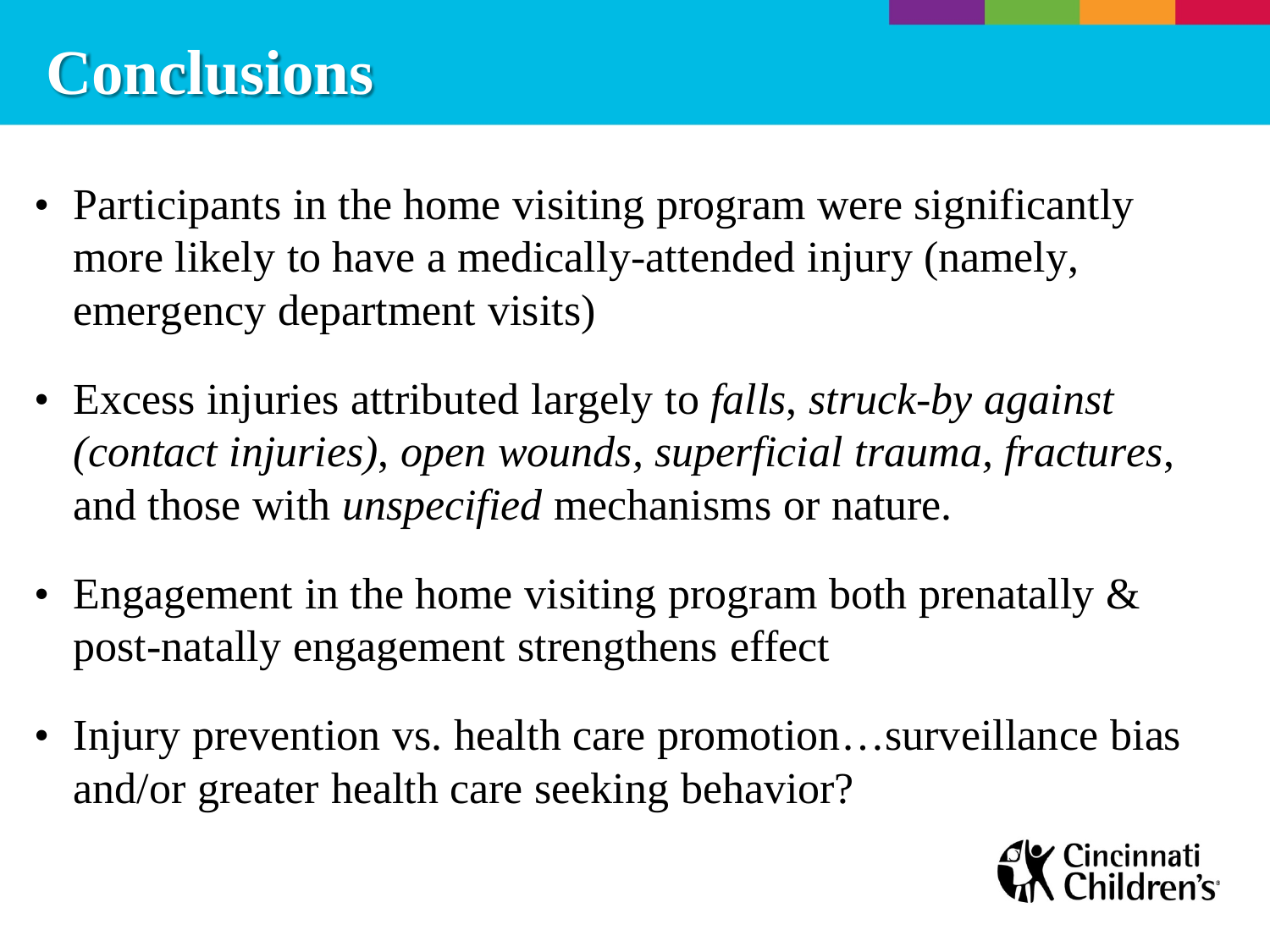## **Strengths and Limitations**

- Propensity score matching using maternal socio-demographic, clinical, and community-level characteristics (confounders)
- Availability and linkage of a large administrative HV dataset with population-based birth and pediatric trauma records.
- Although many steps taken to select an unbiased comparison group, a potential for selection bias remains.
- Non-hospital health care encounters were unavailable
- Hospital medical staff/registrars determine and code the intent of injury and possible misclassification bias